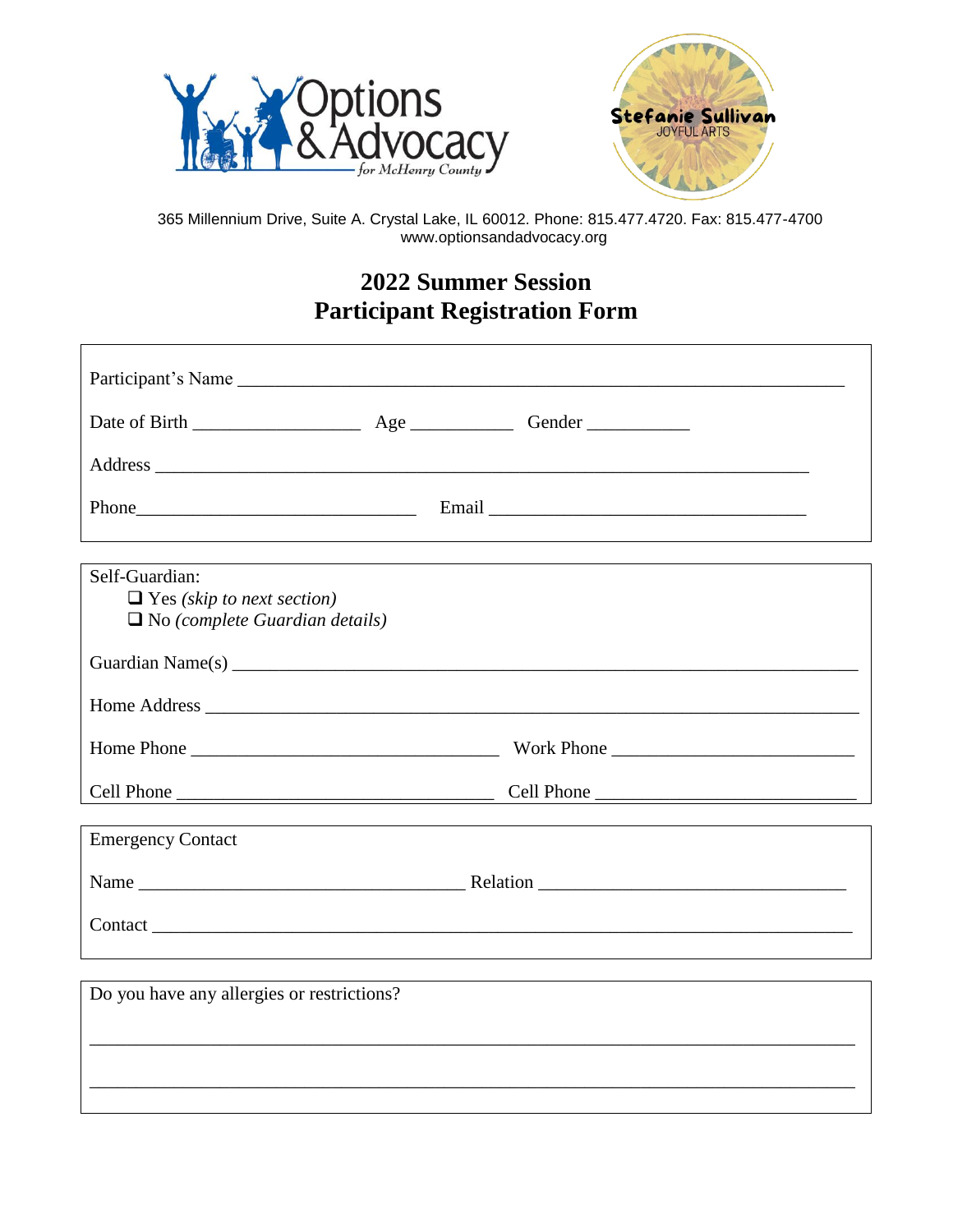Please provide any other information that you feel will make this an enjoyable experience.

**Release of Liability:** We are pleased to have you participate in Stefanie Sullivan's Joyful Arts program at Options and Advocacy. Please read the following carefully. We have been advised to require all participants and/or guardians who wish participate sign a release from liability form. By signing it you acknowledge that by participating in Stefanie Sullivan's Joyful Arts program you will be waiving and releasing all claims for injuries that you might suffer as a result of this program. You are also agreeing that if you injure another participant (a very unlikely event) you will be responsible for the costs for medical care to the injured.

\_\_\_\_\_\_\_\_\_\_\_\_\_\_\_\_\_\_\_\_\_\_\_\_\_\_\_\_\_\_\_\_\_\_\_\_\_\_\_\_\_\_\_\_\_\_\_\_\_\_\_\_\_\_\_\_\_\_\_\_\_\_\_\_\_\_\_\_\_\_\_\_\_\_\_\_\_\_\_\_\_\_

\_\_\_\_\_\_\_\_\_\_\_\_\_\_\_\_\_\_\_\_\_\_\_\_\_\_\_\_\_\_\_\_\_\_\_\_\_\_\_\_\_\_\_\_\_\_\_\_\_\_\_\_\_\_\_\_\_\_\_\_\_\_\_\_\_\_\_\_\_\_\_\_\_\_\_\_\_\_\_\_\_\_

\_\_\_\_\_\_\_\_\_\_\_\_\_\_\_\_\_\_\_\_\_\_\_\_\_\_\_\_\_\_\_\_\_\_\_\_\_\_\_\_\_\_\_\_\_\_\_\_\_\_\_\_\_\_\_\_\_\_\_\_\_\_\_\_\_\_\_\_\_\_\_\_\_\_\_\_\_\_\_\_\_\_

"As the participant or guardian of a participant in the Stefanie Sullivan's Joyful Arts program at Options and Advocacy, I recognize and acknowledge that there may be certain risks of physical injuries to me/my participant or another participant because of my/their behavior, associated with this program. I agree to waive and relinquish all claims against Options & Advocacy, I may have/I may have on behalf of my participant, as a result of participating in the program.

I hereby fully release and discharge Options and Advocacy, its officers, agents, employees or volunteers, from any and all claims for injuries, damage, or loss which I/my participant suffers as a result of participation in Stefanie Sullivan's Joyful Arts program at Options and Advocacy.

I also agree that should I/my participant be the cause of harm to another participant, and a lawsuit is filed, I will indemnify, defend and hold Options and Advocacy harmless as a result.

| (ifappliedble)                                                                                                                                                                  |  |
|---------------------------------------------------------------------------------------------------------------------------------------------------------------------------------|--|
|                                                                                                                                                                                 |  |
|                                                                                                                                                                                 |  |
|                                                                                                                                                                                 |  |
| <b>Photo/Media Waiver:</b><br>I grant full permission to use any photographs, videotapes, motion pictures, recordings, or any other record of<br>this program for any purpose." |  |
| $\Box$ Yes $\Box$ No                                                                                                                                                            |  |
|                                                                                                                                                                                 |  |
|                                                                                                                                                                                 |  |
| (ifappliedble)                                                                                                                                                                  |  |
|                                                                                                                                                                                 |  |
|                                                                                                                                                                                 |  |